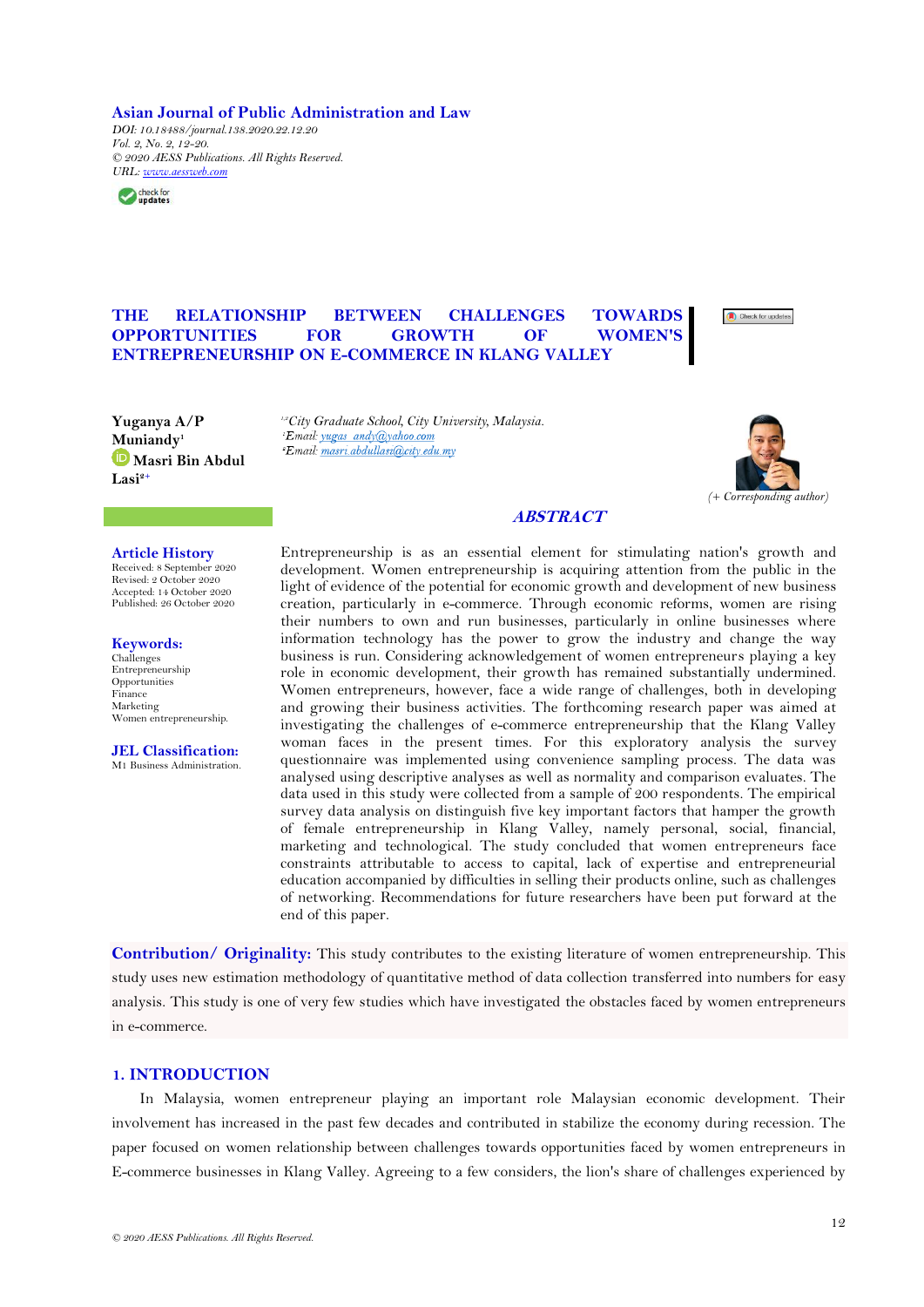women entrepreneurs are categorized into five major components which consists of personal, social, financial, marketing and technological challenges.

# **2. LITERATURE REVIEW**

A woman entrepreneur is a female who own, controls and manage her business ventures. However, there is a point saying that females view on their businesses are completely diverse from the way male do [\(Salmah, 2015\)](#page-8-0). A few contend that these are due to the challenges that woman has to be go through in running the businesses. Thus, the challenges they face that hamper the growth of their businesses, especially their online business. This study investigates the challenges facing by women entrepreneur in an e-commerce which hindering from become successful entrepreneur. This include their personal, social, marketing, financial and technological challenges.

#### *2.1. Personal Challenges*

Women in Klang Valley mostly involved in family emotional bonding and expected to focus on her family as she cannot concerntrate on her business or career due to cultural values which limiting a woman from performing her career obligations. This leads to a woman to unable to focus on her career or business development [\(Gupta &](#page-8-1)  [Aggarwal, 2015\)](#page-8-1). Women are often objected as a weak personality through their lack in confidence and competency level. Due to this, the society often to give support to women entrepreneurs to grow in their business where they family members failed to do so.

## *2.2. Social Challenges*

Sexual orientation segregation, gender-bias or sex stereotyping could be a challenge. According to [Oludipe](#page-8-2) [\(2019\)](#page-8-2) the society preferred to support the male business person rather than give their supports to women. Most banks are hesitant to offer budgetary help to women business visionaries. They fear women entrepreneurs may not be able to sustain their business [\(Teoh & Chong, 2014\)](#page-8-3).

#### *2.3. Financial Challenges*

Capital is needed at most for start and run a business successfully. They stiffer a great deal in raising and meeting the money related requirements of the trade, investors, lenders and budgetary organizations or institutions are not approaching to give monetary assistance to women entrepreneurs on the ground of their less credit value and more odds of business disappointment [\(Hossain, Jahangir, & Nur-Al-Ahad, 2018\)](#page-8-4). Lack of collateral and lenders' negative perception of women as high-risk borrowers influences them to refuse loans to women. As a result of starting with too little, women's enterprises often fail to improve, closing down or remaining stagnant [\(Chinomona & Maziriri, 2015\)](#page-8-5).

### *2.4. Marketing Challenges*

Women entrepreneurs face some barriers on obtaining skills and expertise in acquire market opportunities especially for market development. The absence of the education and training on the field involved with where women fire up the online endeavour turns into a hard for a woman to maintaining a business as they need to get by in a male commanded condition. Also, the researcher pointed out that women business ventures may have access to network it may deter them as many networking activities take place after normal working hours. Lacking of access to network hamper the growth of women entrepreneurship in Klang Valley.

## *2.5. Technological Challenges*

The diminished opportunity of women's developments and get to open spaces limits their access to markets, systems and data, and hence, the potential of their micro-enterprises. The women entrepreneurs in Klang Valley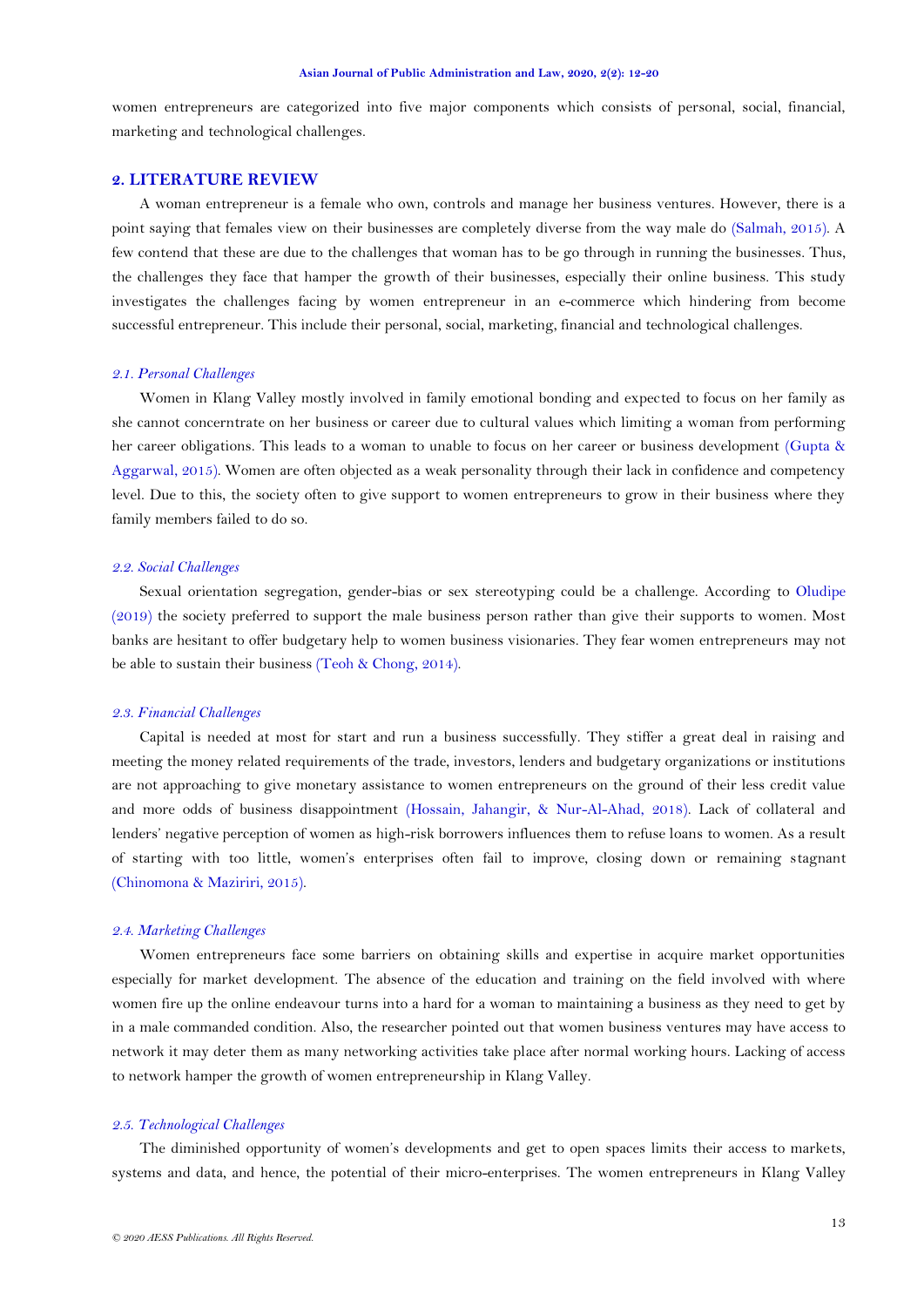will be profited by utilizing the new advancements in countless territories, for example, gaining admittance to significant business data, finding new markets, advertising their items and administrations over the Internet, protecting enormous requests through systems administration with network individuals, and by and large reducing expenses through progressively effective strategic approaches.

# **3. RESEARCH METHODOLOGY**

This study utilised a quantitative method where the Statistical Package for the Social Science (SPSS) software to analyse data was used in this study. A survey questionnaire prepared consisting of questions developed through the purpose of study. These questionnaires were distributed to women entrepreneurs in Klang Valley. The research was conducted in Klang Valley which includes its surrounding areas such as Klang, Petaling Jaya, and Subang Jaya as sites of data collection.

The independent variables for this research have been identified as the challenges of women entrepreneurs facing in online business while dependent variable studied as growth of women's entrepreneurship in in e-commerce around Klang Valley. These challenges were categorized into five elements namely, personal challenges, social challenges, financial challenges, marketing challenges and technological challenges. The research framework illustrated as shown i[n Figure 1.](#page-2-0)



**Figure-1.** Research Framework by the researcher.

## <span id="page-2-0"></span>*3.1. Research Hypotheses*

Based on the study, the following hypotheses were developed in this study:

*H1: The personal challenges would affect the opportunities for growth of women entrepreneurs in E-commerce development in Klang Valley.*

*H2: The social challenges would influence the opportunities for women entrepreneurs in E-commerce growth in Klang Valley. H3: The monetary challenges would impact the growth for women entrepreneurs in E-commerce in Klang Valley.*

*H4: The marketing challenges would become barrier for women entrepreneurship of E-commerce growth in Klang Valley.*

*H5: The technological challenges would influence the growth for women entrepreneurs in E-commerce growth in Klang Valley.*

## **4. RESULTS AND DISCUSSION**

From the demographic analysis of the respondents as displayed in [Figure 2,](#page-3-0) where it shows that out 200 women respondents who participated in this survey, the majority were in the range of age group of 36-45, most of them graduated from undergraduate and most of them were married. On the other hand, majority of women respondents were worked in private companies and currently 35% of them are unemployed who starts their online venture in Klang Valley to gain more income for their families.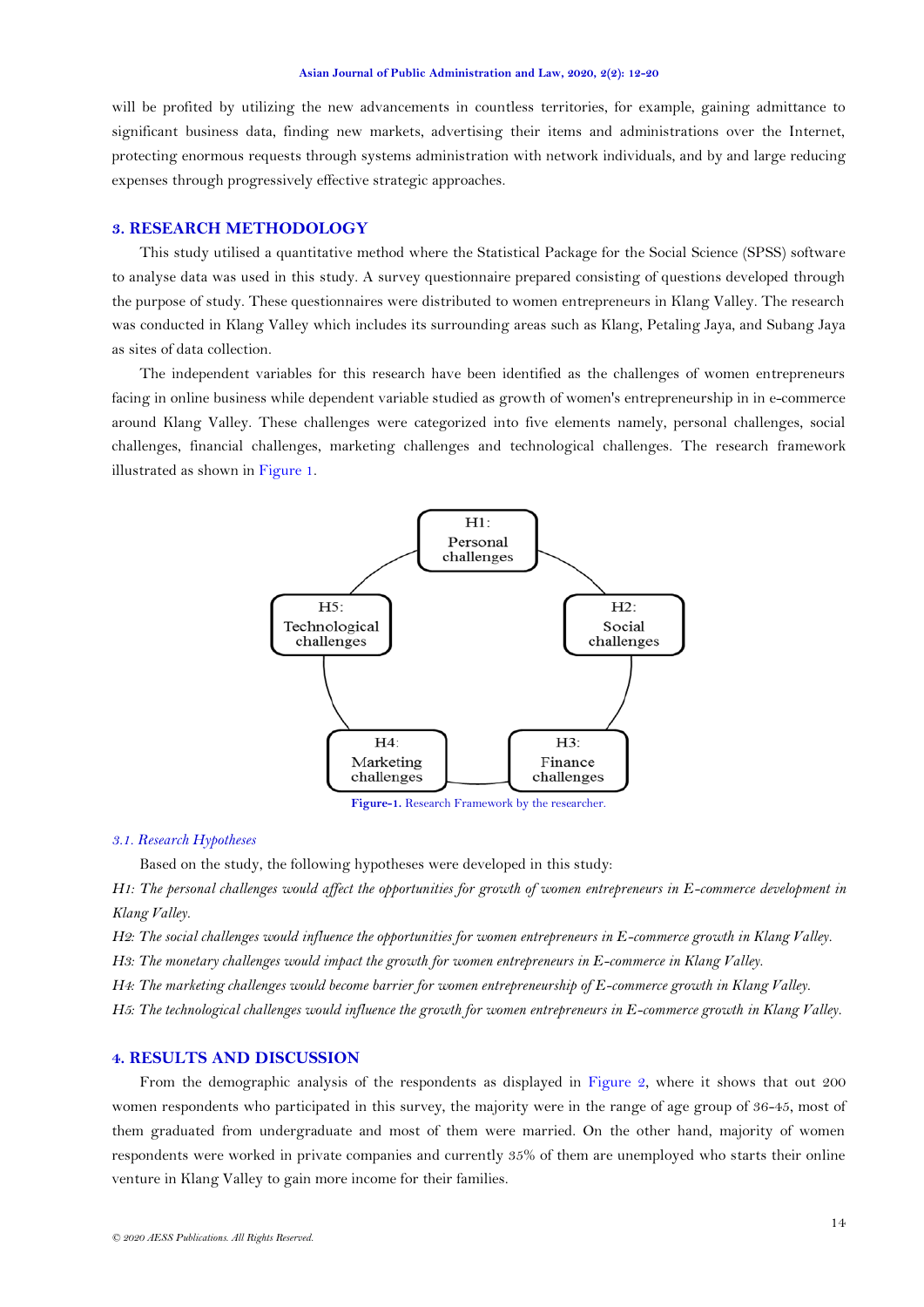

### <span id="page-3-0"></span>**5. HYPOTHESES**

The five hypotheses were discussed and performed based on the factor analysis which are now being considered in line of the literatures reviewed.

*H1: The personal challenges would affect the opportunities for growth of women entrepreneurs in E-commerce development in Klang Valley.*

Most women are self-motivated, driven toward entrepreneurship by the need for achievement and challenge, rather merely for financial gain. Based on the survey, 55% of respondents were being so strong on their entrepreneurship. It has been noticed from the findings that women are rich with these qualities which required in setting up their own enterprises where they able to manage their both professional and family life. According to the results, majority of respondents (53%) indicated that balancing home responsibilities and career life was not a major challenge for women entrepreneurs of e-commerce in Klang Valley. The culture allocates women as a housekeeper and need to manage home responsibilities. From the findings, 51% of the respondents agreed with the articulation that ladies business people worked less hours than men since of having to deal with family issues as well as commerce. This leads to women makes it difficult for them to focus on their e-commerce business. However, significant percentage of 85% agreed that their family members being supportive to their e-commerce ventures.

Hence, from the finding, it can be concluded that numerous fruitful business visionaries would resonate to this feeling that whatever the circumstances may be, they must move on and never give up. It is exceptionally simple to capitulate to disappointments, but it is exceptionally intense to maintain those turbulent times and keep moving. From this finding, it can be concluded that women entrepreneurs in Klang Valley able manage their working life and family responsibilities, getting their family support where they do believe that women entrepreneurship can add value to the family and able to gain income for their household. Hence, the hypothesis of personal challenges would affect the opportunities for growth of women entrepreneurs in E-commerce development in Klang Valley would null be the null hypothesis is rejected.

#### *H2: The social challenges would influence the opportunities for women entrepreneurs in E-commerce growth in Klang Valley.*

A further challenge facing female entrepreneurs in Klang Valley, Malaysia, is the social challenge. The culture is overwhelmingly male orientated in Malaysia. But, not always is the idea of female entrepreneurship accepted. A large percentage of the women entrepreneurs in this study (79%) declared that being a woman entrepreneur and getting positive response from society and of course they are were not a negative factor in online business ventures. There are variety of views that point to the social impact of limiting women's participation in business and trade activities. Globally, social issues have a far-reaching impact on the economic activities that women can indulge in, the organizations and people they can engage with, the opportunities they have available for entrepreneurship, the technology they can access, the places they can visit and how much influence they can exert over their own financial assets, and the Klang Valley case is same or more difficult. Therefore, the societal mentality is to see women doing domestic duties and taking care of household matters. Nonetheless, things have recently begun to change with a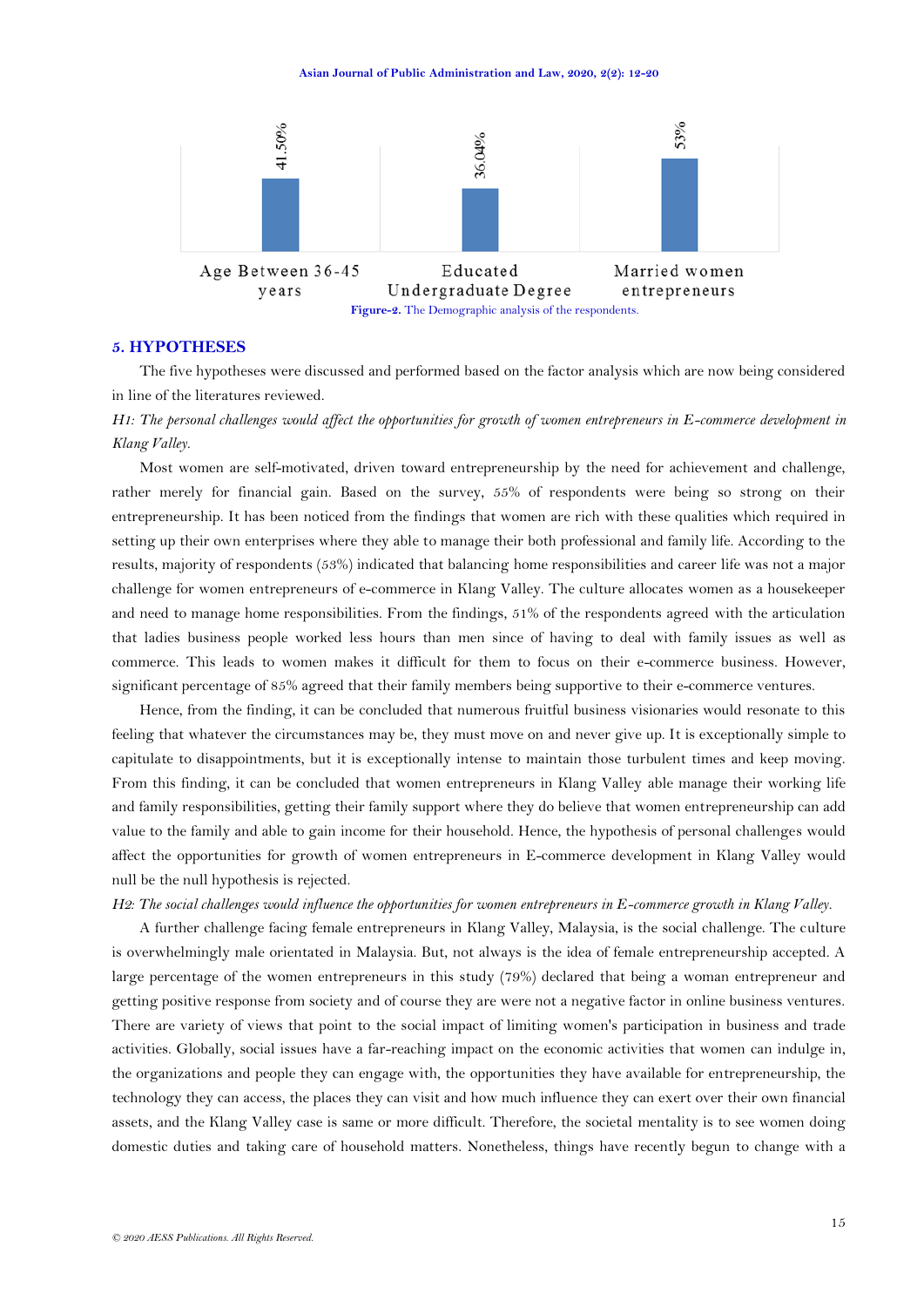wide number of females entering the workforce and women running successfully businesses in Malaysia. From the study, it is evident that social factors do not affect the Malaysian women's entrepreneurship system.

A large percentage of female respondents' women lack the fund resources due to gender discrimination and thus more incentives should be given to start their e-commerce projects. We have stopped seeing female gender as a weakness but as power to counter this discrimination. They are working hard to outperform male competitors. Discrimination has shaped some women 's culture where some mentorship services are given to each other. Hence, it can be concluded that women are mostly succeed in e-commerce. A significant percentage of women respondents (46%) agreed that women lacking the fund opportunities due to gender inequality and therefore should be given more opportunities for start-up their e-commerce ventures.

The results further show that both positive views and behaviors of community members and family members encourage them from effectively running their online businesses in Klang Valley. The findings showed that positive attitude about female business people in Klang Valley enables women to take chances in business and the social climate dissuades them from pursuing career paths in diverse fields. Thus, the hypothesis where social challenges would influence the opportunities for women entrepreneurs in E-commerce growth in Klang Valley is null and rejected.

## *H3: The monetary challenges would impact the growth for women entrepreneurs in E-commerce in Klang Valley.*

An analysis to this insight signals that women business people are less dependent on government or banking finance to begin their online business which are due to the reality that women entrepreneurs in common frequently discover it difficult to get to funds from government or financial bodies due to the requirements of awkward archives necessity and tedious procedures. It too signals to a reality that, as ladies business people are more subordinate on their personal savings to begin the e-commerce, it is due to the common recognition of individuals to not enjoy in tedious strategies of banks and not to burden self with overwhelming repayment commitments in form of instalments. From the survey conducted, it is showing that large number of women entrepreneurs started their business using their own savings. Due to the lack of access to finance for their online business, women business people use their savings and borrow from family and friends to start and grow businesses [\(Chinomona &](#page-8-5)  [Maziriri, 2015\)](#page-8-5).

This is becoming a common perception and an obstacle for Klang Valley economy as imminent business visionaries will begin their online business as it were when they have spared enough personal investment funds to hone their entrepreneurial thoughts. For a middle classed individual sparing in current situation gets to be difficult due to high expansion and restricted source of salary, subsequently it is impossible for them to provide shape to their commerce thoughts due to insufficient savings.

Based on the survey conducted, women entrepreneurs of e-commerce who running their ventures in Klang Valley do perceive lacking get to fund as a challenge for their e-commerce. This result might suggest that some women had the ambition of starting a business, but could not due to a lack of source of funding. The capital used for start-up and growth capital challenge women entrepreneurship in Klang Valley. The results showing that very few women started their business using a loan from a bank or Non- Governmental Organisation (NGO) is in line with the literature that points to the difficulty that women entrepreneurs face in obtaining loans from monetary institutions. From the results obtained, collateral and credit records requirements from the mentioned financial institution are too high. Followed by, their interest rates are quite higher where women entrepreneurs in Klang Valley face difficulties during their repayment period. It also been conducted that women entrepreneurs required to provide some personal guarantee in order to grant their loans from such financial institution. It looks as in spite of the fact that get fund is conceivable when women business visionaries have met the requirements for getting a credit. Thus, access to finance is an enormous challenge for business people, particularly women entrepreneurs of ecommerce in Klang Valley. Without adequate access to fund, there is hope of economical trade development and competitive advantage. Hence, the hypothesis on this section is highly acceptable.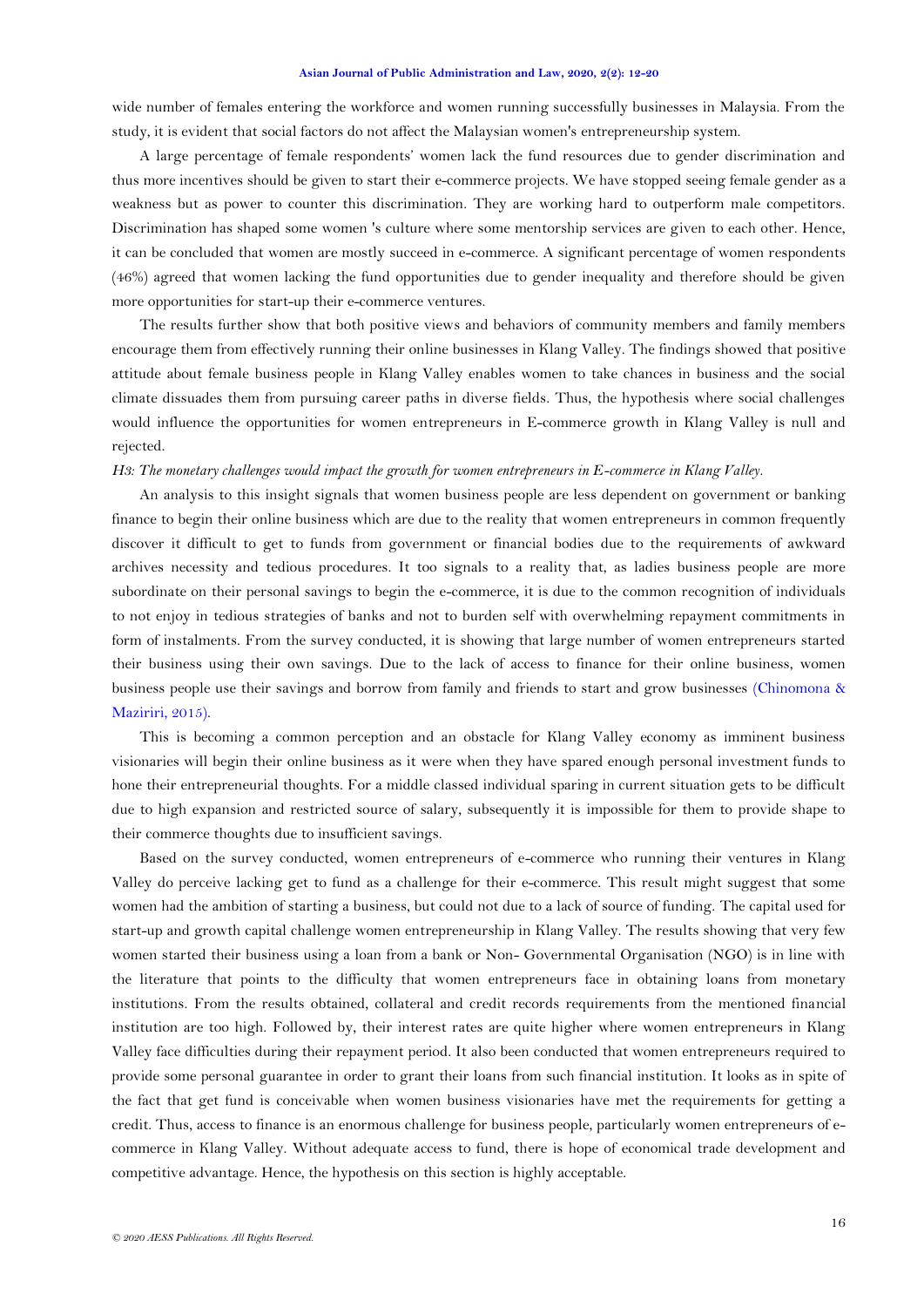#### *H4: The marketing challenges would become barrier for women entrepreneurship of E-commerce growth in Klang Valley.*

Maintaining and managing a trade is quite risky especially for women business people who need to survive in this male dominated society but also often lack the of market knowledge where it requires skill, information and systems. This study expects to look at the impact of entrepreneurial skills, marketing, networking on innovative competency and performance of miniaturized scale undertakings in Klang Valley. The marketing challenges has been categorized into three major elements namely expertise, knowledge and networking where it hampering the success of women entrepreneurs living in Klang Valley.

A business education as organized to empower people to be self-employed and self-reliant; empower individuals to be creative and inventive in recognizing commerce opportunities; serve as a catalyst for improvement and financial development; engage tertiary institution graduates with satisfactory training in risk management and to instil the soul of persistence in individuals, which can empower them to persist in any commerce venture. From the study conducted, majority of the respondents never attend to any business aid programs which provided to them thus tended to agree that lack of education and training is a challenge facing women entrepreneurs in Klang Valley. Based on these authors' clarification, it is evident that numerous women business people need educational training which create obstacles for women in the setting up and running of commerce ventures.

Apart from this, respondents agreed with the articulation and recognized that a need of entrepreneurial skills may be a challenge facing ladies business visionaries in Klang valley. Entrepreneurial skills are crucial in trade administration and organization. This need of skills tends to turn the female business visionaries towards making businesses that by and large don't require modern commerce procedures in promoting and marketing their products. This lack of training too implies commerce ventures possessed by female business people in Klang Valley lack within the utilize of modern-day facilities such as managing and organizing technologies, the generation of secured geological recognizable proof products or natural items and the utilize of quality control generation frameworks.

A preponderance of respondents agreed that a lack of management skills is a challenge facing women entrepreneurs in Klang Valley. Some researcher has also perceived that women business visionaries need the administration skills to really promote their businesses; in spite of the incredible socio-economic part they play. In developing economies, in any case, in creating nations, a lot of information is lacking and specific skills are not in put to assist or advance entrepreneurial behaviour particularly for women in commerce. This recommends that their managerial and entrepreneurial skills are inadequately.

On the other hand, a better network can make a decision-making process easier and speedier, can help successful coordination of activities, additionally provide access to quality data. This has been demonstrated in a few literary works surveyed. Additionally, a great arrange can give ethical and mental back to female business people and this makes a difference to decrease the uneasiness and stretch related with running a commerce experienced amid the trade improvement period. Women are often excluded from formal commerce networks [\(Winn, 2005\)](#page-8-6). In addition, ladies tend to organize differently who preference for female individuals, little number of individuals and on an emotional instead of an instrumental premise. They regularly depend on a arrange of family and companions as they don't need to spend a part of time on genuine organizing (Cromie & Birley). One of the major obstructions to female business is the need of openings and resources and this might be effectively bridged with a great organize. Also, being part of a arrange helps ladies business people to conduct their commerce, particularly with men business people, which improves the prospects for commerce development. Agreeing to these responses, women business visionaries endure as a result of not having the commerce skills, knowledge and networking to run e-commerce businesses. Based on the agreed statement, woman in Klang Valley who running their business through online platform finds difficulties to getting connection with experts on their entrepreneurial activities which leads them to limit their opportunities in available market in Klang Valley. The lack of support networks looks like a moderate challenge facing women business people in Klang Valley. Respondents appear to accept that in the event that they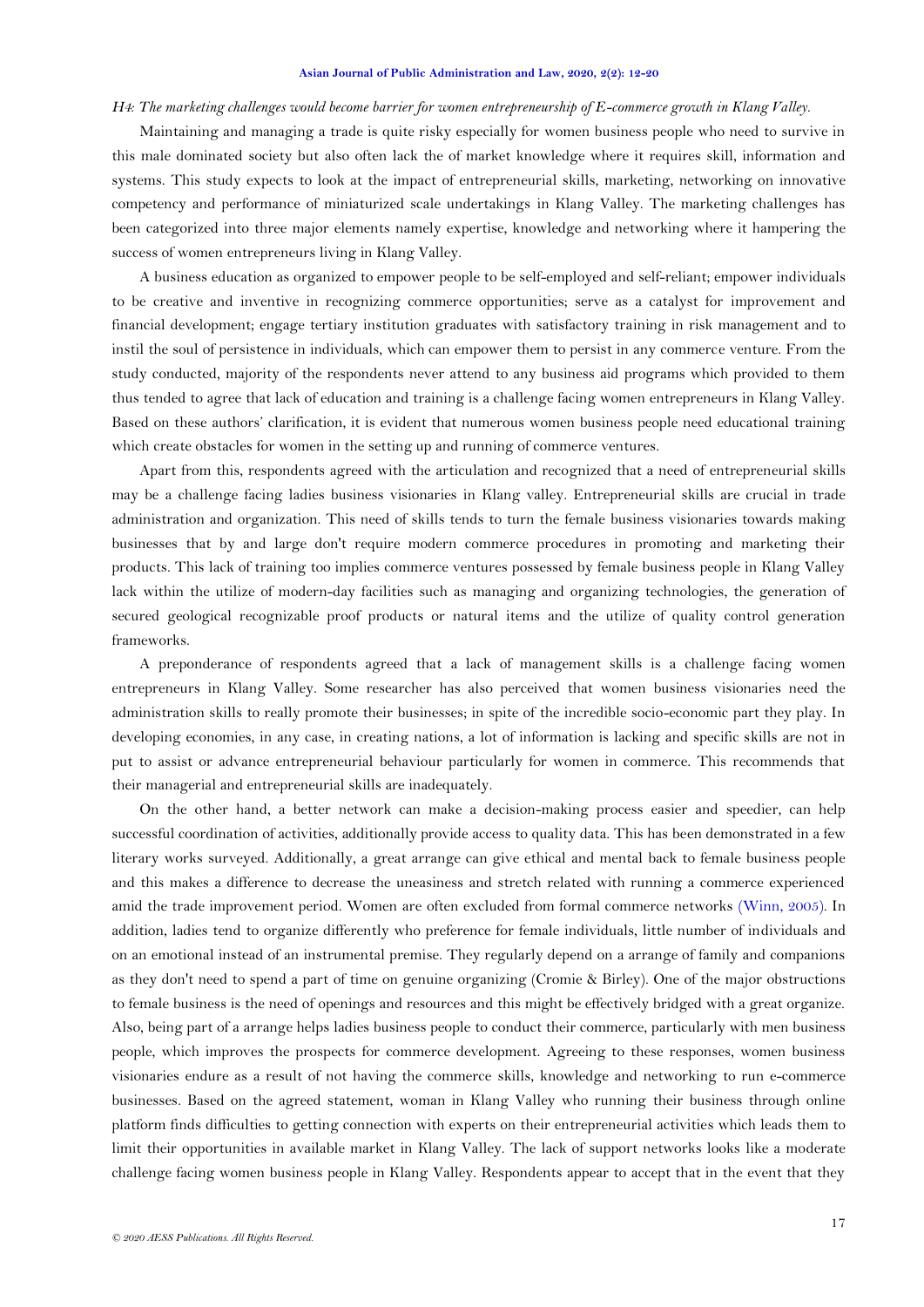had satisfactory instruction and preparing, they might make strides efficiency and challenge male-owned businesses. Thus, the women business people should receive the proper skills and trainings with some networking techniques to enable them to face the challenges. As a conclusion, the hypothesis where marketing challenges would hamper the opportunities for women entrepreneurs in E-commerce growth is accepted.

*H5: The technological challenges would influence the growth for women entrepreneurs in E-commerce growth in Klang Valley.* There are numerous challenges to ICTs getting to be a positive constrain for women's strengthening. They incorporate costly monetary assets which is required to form ICTs accessible and compelling. However, from the majority participants agreed that they do have access to necessary technologies where they able to perform in ecommerce business in Klang Valley. It is evident from the results that for none of the problems pertaining to technological problem more than 21% of total respondent has voted. The level of education of the respondents might explain why they are pro in knowledge and skills in information technology. Many of these entrepreneurs do have the ability to use computers, mobiles, tablets and other accessories. Be that as it may, it is empowering that the women entrepreneurs are certainly competent of utilizing cell phones, another form of innovation that encourages the running of their commerce. The majority respondents of women entrepreneurs are to be versatile and technology proficient, where they using multiple tools to connect with their customers for their business purpose. More specifically, they using mobile phone that can accessing to internet has voted where they use their handphone for their e-commerce dealings.

From the results, its clearly shows that respondents believe in Information and Communication Technology is playing a major role in entrepreneurship. Expansion of technology advancement adopted to increase the number of women entrepreneur's involvement in e-commerce in Klang Valley. Thus, female entrepreneurs accessing to the up to date information to help them to develop in their e-commerce business. This clearly explains that the knowledge and technology skills promoting e-commerce in Klang Valley.

It once more highlights the certainty of women business visionaries on being technological smart. It is clearly due to the reality that the nature of commerce they own does required technological intensive operations where their entrepreneurial exercises based on web. Women business visionaries discover themselves to be versatile and computer proficient. Ladies business people in numerous cases are watched utilizing them particularly for trade purposes however effectively running their businesses since decades. It is additionally watched that women business visionaries who feel they need technological skills did not consider it to be a major challenge since they can hire workers in case, they are in require of one but this does not prevent their rationale to develop encourage consequently cannot be tallied as a problem.

It is important to note that for women business people technological skills mean abilities relating to operating applications in versatile, laptop, desktop and accessing internet. Researcher further included to their understanding that the information relating to machinery they utilize for their commerce operations are too secured under innovative abilities. Subsequently with these foundation ladies business people have reacted to this portion of the study. According to the analyst these are moreover sensible issues and preparing by conducting Entrepreneurship Advancement Programs can bring a solution to it. From this ponder, it can be evident that ladies business people are proficient with their utilization of innovation instruments for their day by day premise of commerce. Consequently, it'll not be a challenge for them to run their e-commerce in Klang Valley. As a conclusion, the hypothesis where technological challenges would influence the opportunities for women entrepreneurs in Ecommerce growth is rejected where the women entrepreneurs able to find their opportunities via technology development as well as they are up to date with their current status on e-commerce development.

Therefore, the analysis in this study has confirmed that collateral to obtain loans, high interest rates, and the lack of a support network are the major challenges women entrepreneurs face in Klang Valley. Majority of the respondents irrespective of having a foundation of EDP, confess that EDP will certainly be productive for women business visionaries in Klang Valley to direct them superior for the nuts and bolts and core of commerce fitness.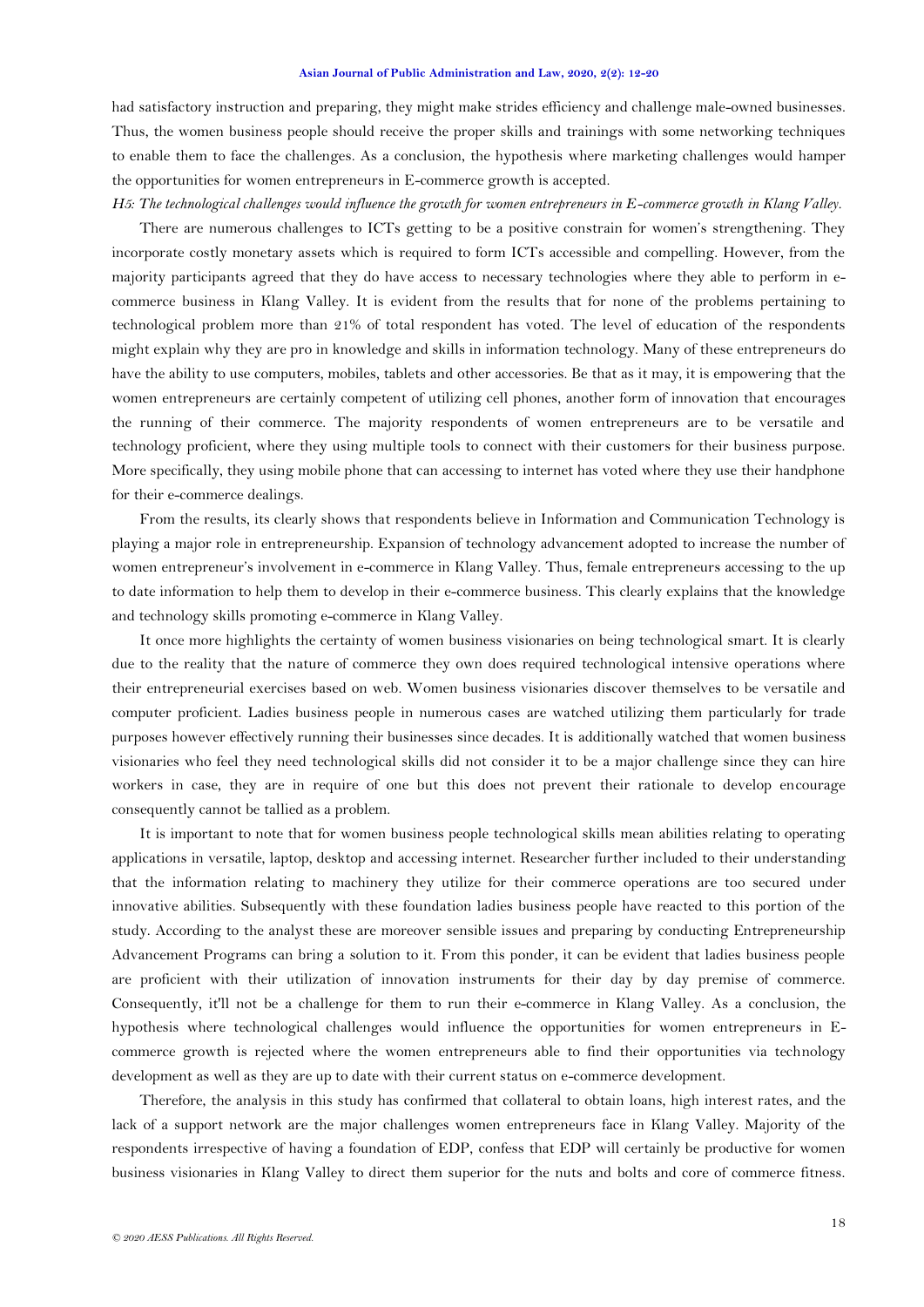Series of training programs conferred to ladies has continuously extended the skyline for financial strengthening of women. In spite of the fact that ladies contribute as it were one third of the financial undertakings, we seem discover various ladies getting to be effective in business enterprise both in social and financial areas in Klang Valley.

### **6. IMPLICATIONS AND FURTHER RESEARCH**

This study was centralized and conducted majorly on women entrepreneurs of e-commerce who live in major cities in central region of Klang Valley, such as Klang, Subang Jaya and Petaling Jaya. Perhaps if data collection is accelerated to consist of different regions, the findings could be more informative. One of the limitations is that research paper provides information and evident from findings that women entrepreneurs who run their online business in urban areas are well-educated who obtaining undergraduate degree and highly skilled. For those women who are less educated, living in rural areas and falling to the weaker section of society, more researchers may suggest carrying out research. The researcher had a limited time to conduct the research, as caused by circumstances beyond the reasonable control in the Covid-19 pandemic context. The future study should consider looking at male entrepreneurs to compare the results with those for women, and identify the challenges facing both males and females. It can deliver an effective outcome where Malaysia's entrepreneurship is able to enhanced in future.

## **7. CONCLUSION**

Women's empowerment social falls, cultural safety, self-actualization are inevitably contributors of growth overall for the region. The women without sustainable mainstream growth plan the cycle of creation is just about difficult. In today's technology-driven economy it is important to understand how women entrepreneurs use innovation to make and bridge their social capital, and how that use in turn enhances empowerment. This development would not only be a dream without it significant and positive nation involvement women in it. After the research paper is through and the finding part of this study acknowledges e-business to be among the most active efficient and easiest business-management preference of Klang Valley women entrepreneurs. Women Entrepreneurship through e-business has strengthened their financial position and the ability to make decisions. While women enhance financial independence, social respect, at home, at family and at family, they achieve recognition collectivity. This affects their social status with respect to improved leadership capacity, gender equality, and so on. According to the findings, women become more interested in setting up their own online business in Klang Valley, as it is easier than any other medium for entrepreneurial activities.

Thus, the recommendations are made based on the research conducted. The financial institutions should have a simpler and quicker method of issuing these facilities or, if you have all the criteria, make it much easier to access them without delay. Institutions that charge high interest rates and unreasonable repayment terms make it hard for women to apply for loans. Women entrepreneurs will approach and take advantage of the agencies developed for them to promote their businesses such as the agencies under MITI such as SME Corporation Malaysia, which are help and encourage women business people.

Also, the encouragement, support and policies that the government has undertaken prior to this through the relevant agencies should be continued and strengthened in line with the government's goal of enhancing the economy in this region. The government and the NGOs should allow housewives as entrepreneurs and recognize their potential and opportunities should be given to them. Women business people take part in informal courses such as conferences, workshops, and gatherings that are coordinated by the parties concerned. Through taking these courses they would be able to develop their knowledge of the business opportunities around them. Women entrepreneurs therefore need to be aware of current trends, such as understanding and recognizing various schemes supported by government agencies.